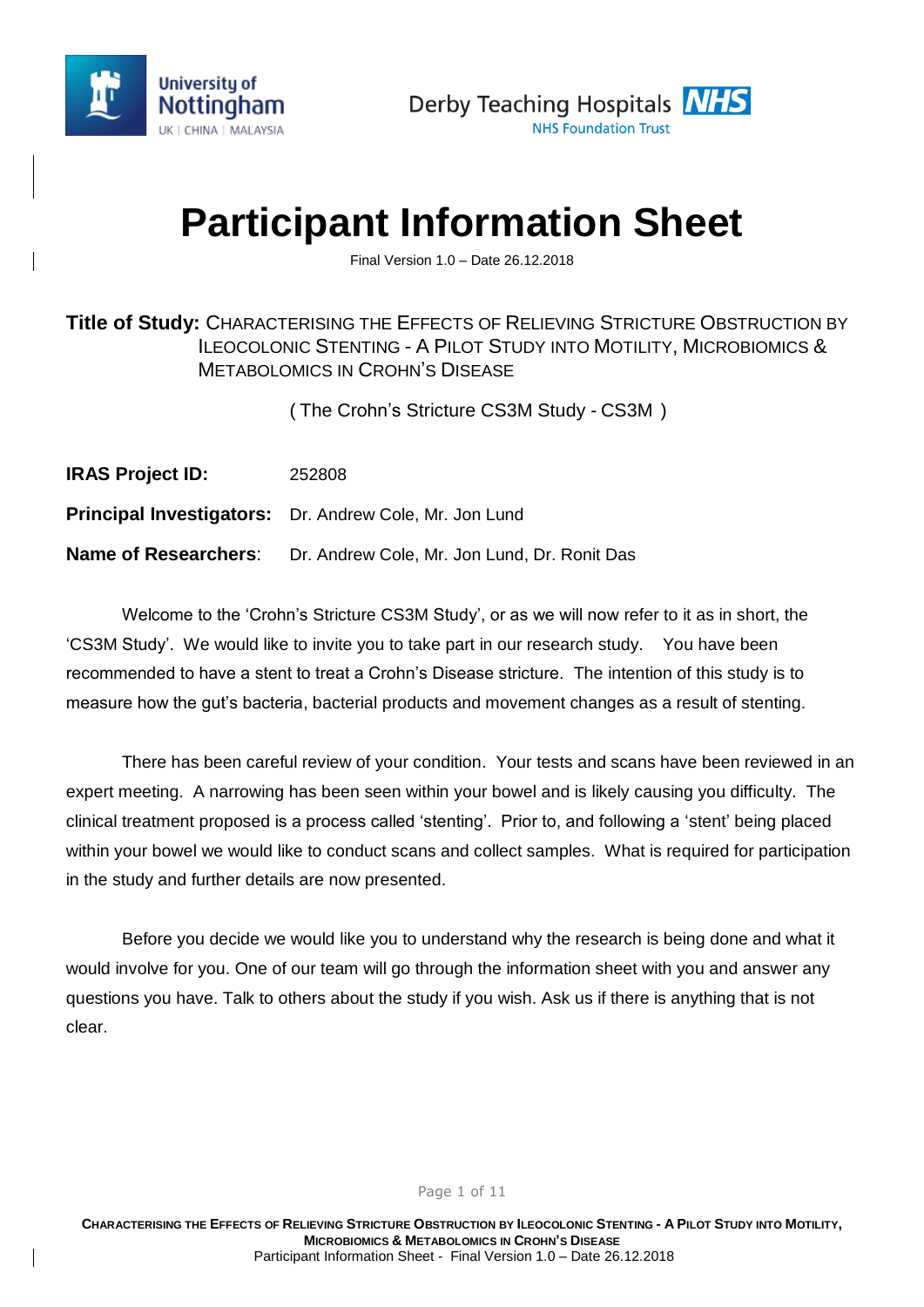



#### **1. What is the purpose of the study?**

The 'CS3M Study' hopes to identify particular changes related to the placement of a stent within the bowel and the resolution of identified 'strictures'. In short we will measure the effects of stenting on how the bowel contracts, how the gut's bacteria changes, and how bacterial products change.

The study is a 'pilot study'. This means that techniques, methods and overall study design are being assessed prior to a full-scale study.

#### **2. Why have I been invited?**

You have been invited because you have been diagnosed with Crohn's disease and also have narrowing of the bowel, called a 'stricture'. The identified stricture is also appropriate for stent therapy. We are inviting 14 participants like you to take part in the study.

#### **3. Do I have to take part?**

No. It is up to you to decide whether or not to take part. If you do decide to take part, you will be given this information sheet to keep and be asked to sign a consent form. Taking part in the study is your choice. You are free to be involved and equally free to withdraw from the study at any time. Withdrawing from the study will not negatively affect your ongoing or future treatment in any way. Withdrawing from the study will not affect your legal rights in any way.

#### **4. What will happen to me if I take part?**

Your planned clinical treatment is the is the placement of a stent within a narrowing in the bowel. The stent is placed during a 'colonoscopy' and then removed with a further 'colonoscopy'. You will have two separate MRI scans, one of which is purely research oriented. In addition to this you will be asked to give a total of three stool samples. The scans and samples collected will be key elements of the study.

#### **5. What will I have to do?**

The activities can be thought of as six separate hospital attendances, only one of which is in addition to normal clinical care (Visit 5):

- Attendance #1: Initial Clinic Visit
- Attendance #2: MRI Scan

Page 2 of 11

CHARACTERISING THE EFFECTS OF RELIEVING STRICTURE OBSTRUCTION BY ILEOCOLONIC STENTING - A PILOT STUDY INTO MOTILITY, **MICROBIOMICS & METABOLOMICS IN CROHN'S DISEASE** Participant Information Sheet - Final Version 1.0 – Date 26.12.2018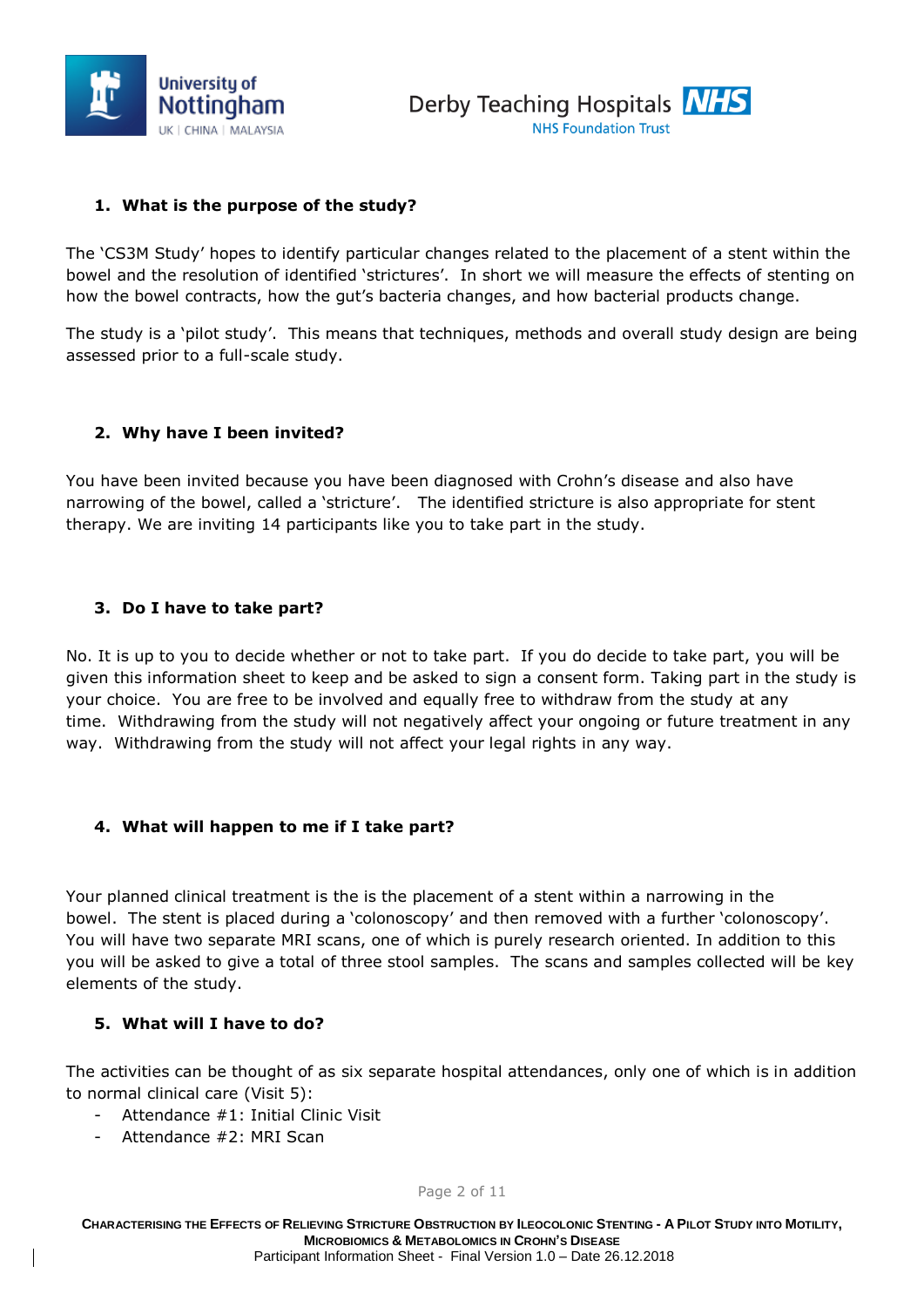



- **NHS Foundation Trust**
- Attendance #3: Colonoscopy & Stent Insertion
- Attendance #4: Colonoscopy & Stent Removal
- Attendance #5: MRI Scan (Research visit)
- Attendance #6: Clinic Review

There will be further instructions given to you regarding each attendance. The study activities for you will last between 6 to 8 weeks. You will be contacted 6 months following the study to see how you are, via telephone.

#### **6. Will my routine clinical care be affected?**

Your care will not be negatively affected in any situation. Your involvement in the CS3M study is entirely voluntary.

#### **7. How many visits to Hospital will be needed for research purposes?**

Only a single visit (the 2<sup>nd</sup> MRI Scan at Royal Derby Hospital - Radiology Department) is for purely research purposes. All other stool sample collection and other activities will occur within your 'routine clinical care'.

#### **8. Will I receive any payment for my involvement in the study?**

Involvement in the study is not paid. However a single inconvenience allowance of £50 will be made to compensate participants. Parking costs will be reimbursed by the Endoscopy Department for the single research only visit.

#### **9. What are the possible disadvantages and risks of taking part?**

It is unclear if stenting a bowel narrowing in Crohn's disease is the ideal method of treatment. Procedural risks will be explained to you at your clinic appointment. MRI scans themselves do not pose any known health risks.

#### **10.What are the possible benefits of taking part?**

The information gathered will give a detailed understanding of your condition and symptoms. Throughout the study period you will have rapid access to Inflammatory Bowel Disease specialists. Information from this study may go on to help Crohn's disease patients throughout the world.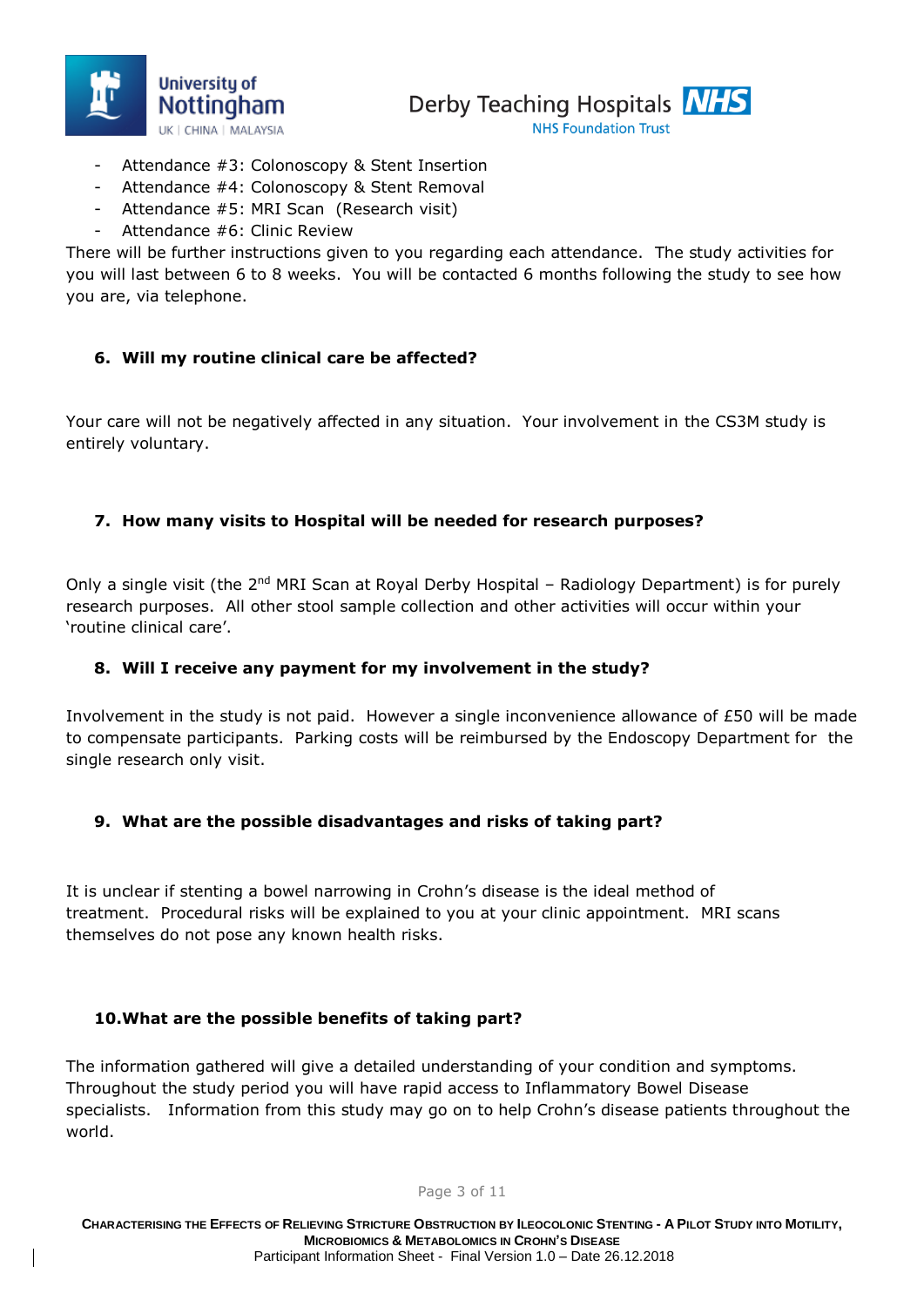



#### 11. **Is any part of the treatment experimental?**

No - Colonic stenting is a routine procedure. Data from your scans and stool samples is what gives us a new insight.

#### **12.What happens when the research study stops?**

Your Crohn's disease care will continue with your original consultant & team. Your questions or any other queries should be directed via the identified helpline. Once all the data collected in the study is analysed and appropriately assessed, you will be contacted with results. If a further large scale study is planned based on pilot data, all CS3M study participants will be informed.

#### **13.What if there is a problem?**

You are encouraged to discuss any issues openly with the research team. If you have a concern about any aspect of this study, you should speak to the researchers who will do their best to answer your questions. The researchers' contact details are given at the end of this information sheet.

If you remain unhappy and wish to complain formally, you can do this by contacting Royal Derby Hospital Patient Liaison Service (PALS – [dhft.contactpals@nhs.net](mailto:dhft.contactpals@nhs.net) / 07799337500 / 01332785156 / 08007837691).

In the event that something does go wrong and you are harmed during the research, and this is due to someone's negligence, then you may have grounds for a legal action for compensation against the University of Nottingham but you may have to pay your legal costs. The normal National Health Service complaints mechanisms will still be available to you.

#### **14.Will my taking part in the study be kept confidential?**

We will follow ethical and legal practice and all information about you will be handled in confidence. EU & UK data protection regulations are adhered to as part of study practice and research policy. If you join the study, we will use information collected from you [and your medical records] during the course of the research. This information will be kept **strictly confidential**, stored in a secure and locked office, and on a password protected database at the University of Nottingham. Under UK Data Protection laws the University is the Data Controller (legally responsible for the data security) and the Chief Investigator of this study (named above) is the Data Custodian (manages access to the data).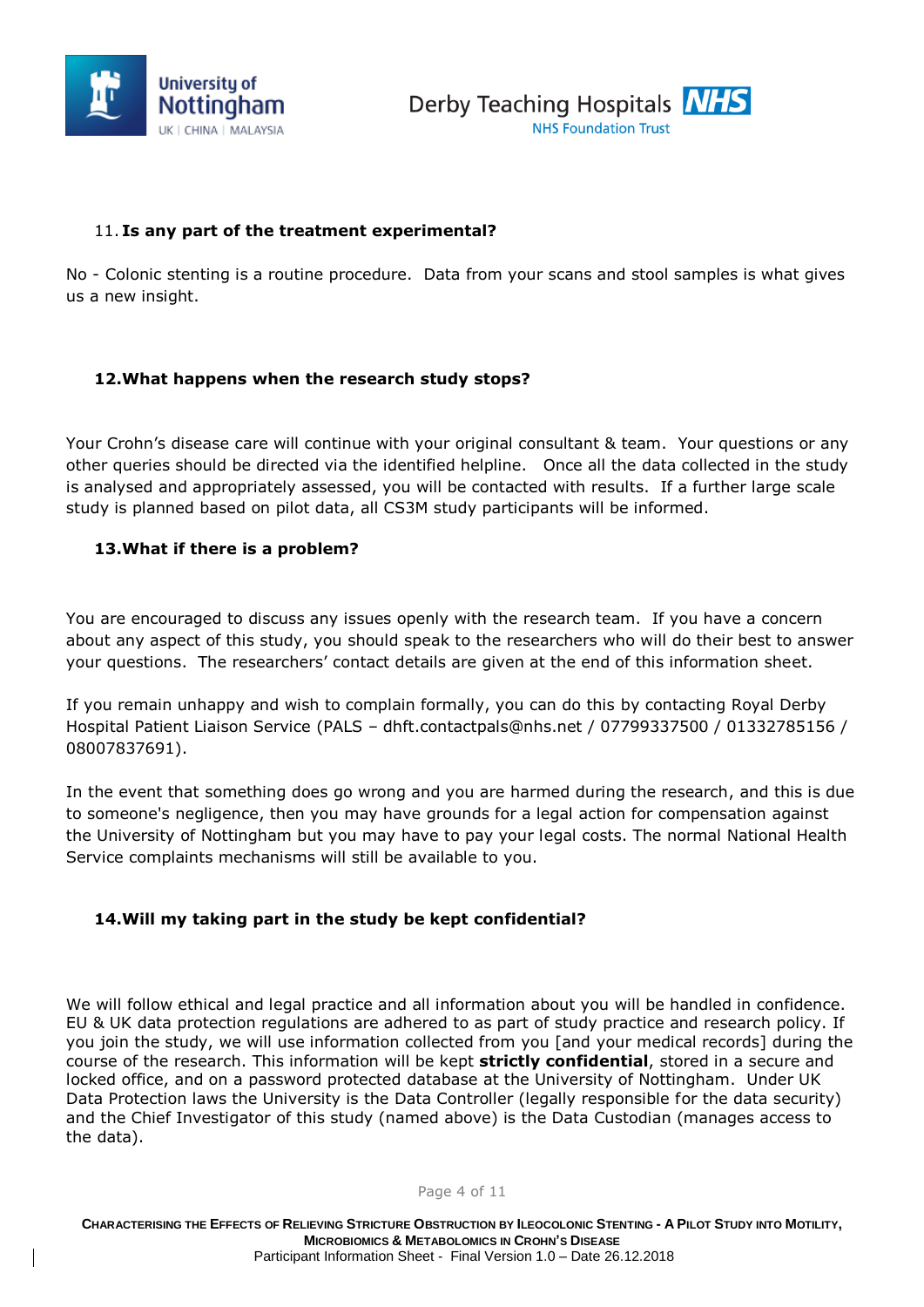



This means we are responsible for looking after your information and using it properly. Your rights to access, change or move your information are limited as we need to manage your information in specific ways to comply with certain laws and for the research to be reliable and accurate. To safeguard your rights we will use the minimum personally – identifiable information possible.

You can find out more about how we use your information and to read our privacy notice at: https://www.nottingham.ac.uk/utilities/privacy.aspx.

The data collected for the study will be looked at and stored by authorised persons from the University of Nottingham who are organising the research. They may also be looked at by authorised people from regulatory organisations to check that the study is being carried out correctly. All will have a duty of confidentiality to you as a research participant and we will do our best to meet this duty.

Where possible information about you which leaves the hospital will have your name and address removed and a unique code will be used so that you cannot be recognised from it, however sometimes we need to ensure that we can recognise you to link the research data with your medical records so in these instances we will need to know your name and date of birth. By signing the consent form you agree to the above.

Your contact information will be kept by the University of Nottingham for 12 months after the end of the study so that we are able to contact you about the findings of the (unless you advise us that you do not wish to be contacted). This information will be kept separately from the research data collected and only those who need to will have access to it. All other research data will be kept securely for 7 years. After this time your data will be disposed of securely. During this time all precautions will be taken by all those involved to maintain your confidentiality, only members of the research team given permission by the data custodian will have access to your personal data.

In accordance with the University of Nottingham's, the Government's and our funders' policies we may share our research data with researchers in other Universities and organisations, including those in other countries, for research in health and social care. Sharing research data is important to allow peer scrutiny, re-use (and therefore avoiding duplication of research) and to understand the bigger picture in particular areas of research. Data sharing in this way is usually anonymised (so that you could not be identified) but if we need to share identifiable information we will seek your consent for this and ensure it is secure. You will be made aware then if the data is to be shared with countries whose data protection laws differ to those of the UK and how we will protect your confidentiality.

All your personal information will kept confidential. All research information will be kept safely during and following the study. Information will be stored in locked and electronically secure locations. Results from the study will go on to generate scientific publications only. Although what you say to us is confidential, should you disclose anything to us which we feel puts you or anyone else at any risk, we may feel it necessary to report this to the appropriate persons.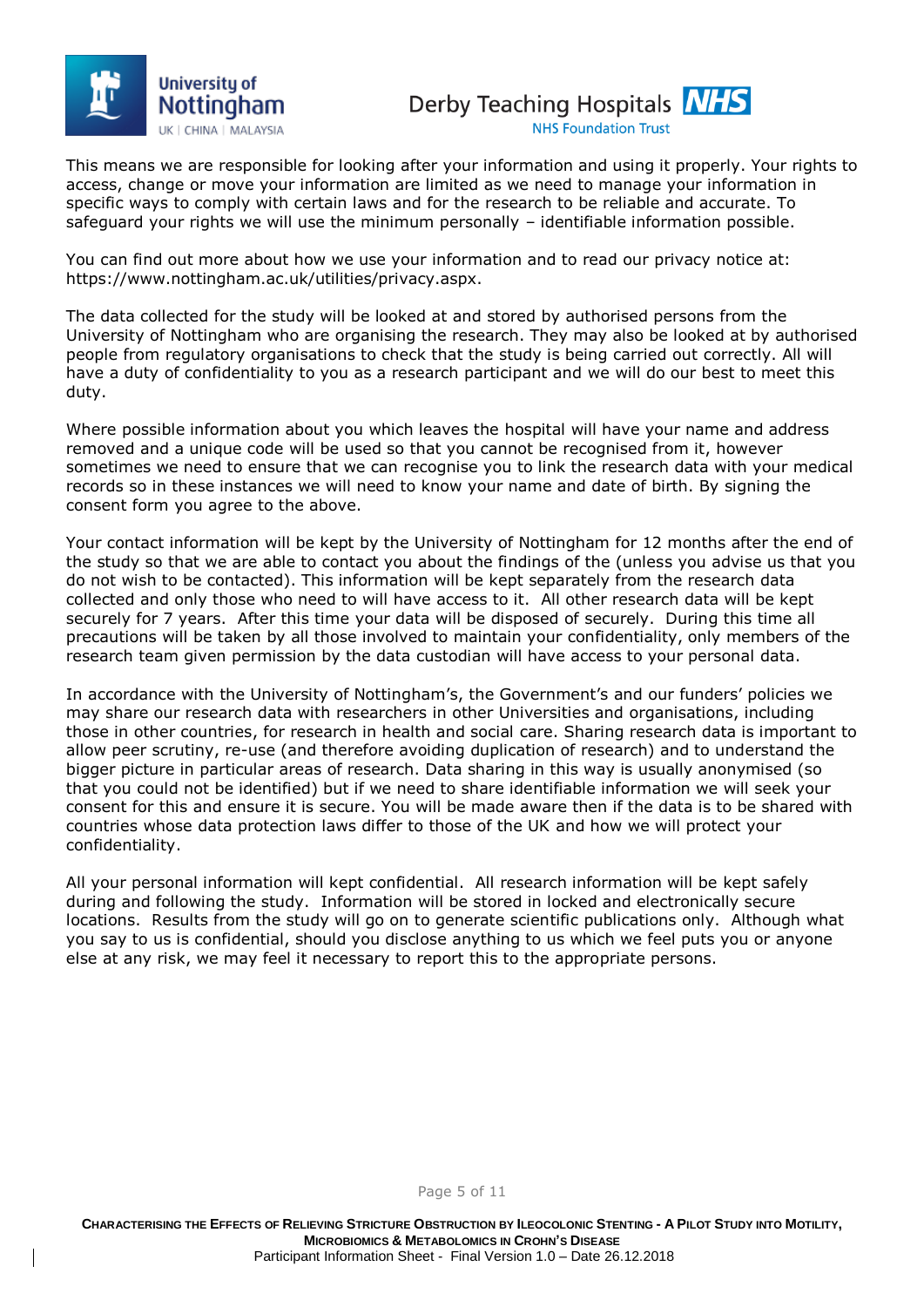



#### **15.What will happen if I don't want to carry on with the study?**

Your participation is voluntary and you are free to withdraw at any time, without giving any reason, and without your legal rights being affected. Leaving the study will not affect the standard of current or future medical care you receive.

If you withdraw we will no longer collect any information about you or from you but we will keep the information about you that we have already obtained as we are not allowed to tamper with study records and this information may have already been used in some analyses and may still be used in the final study analyses. To safeguard your rights, we will use the minimum personally-identifiable information possible.

#### 16.**Will my GP know that I am involved in this study?**

With your consent, your GP will be notified of your involvement and the nature of the study. It is not necessary for your GP to be aware of your involvement in the study.

#### **17.What will happen to any samples I give?**

Your stool samples should be given to the Research Fellow (Dr. Ronit Das – Royal Derby Hospital). The stool samples you provide will be analysed for bacterial content and other markers. Each stool sample will always be securely stored. The handling and usage of samples is legally covered under the 'Human Tissue Act' of 2004. Stool analysis will occur at other sites outside of the University of Nottingham and the Royal Derby Hospital. The University of Liverpool and the Centre for Genomic Research will be the external sites.

We would also like to seek your consent so that any remaining stool samples may be stored and used in possible future research – this is optional (please indicate you agree to this on the consent form). The samples will be stored with a code unique to you and securely at the University of Nottingham under the University's Human Tissue Research Licence (No. 12265).

Some of these future studies may be carried out by researchers other than current team, including researchers working for commercial companies. Any samples or data used will be anonymised, and you will not be identified in anyway. If you do not agree to this any remaining samples will be disposed of in accordance with the Human Tissue Authority's codes of practice.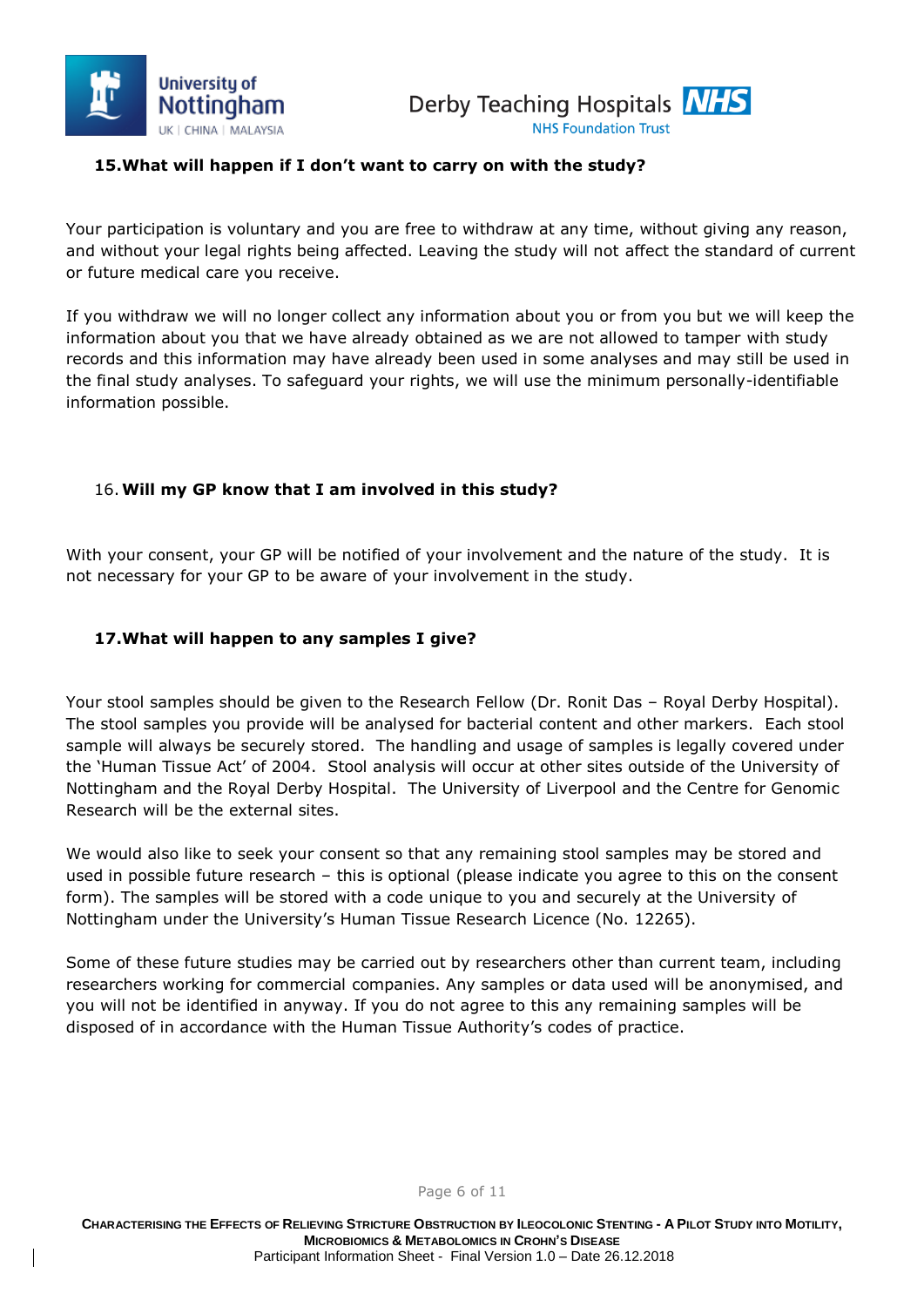



#### **18.What will happen to the results of the research study?**

The information produced by the study will be analysed. Observations will go on to be submitted for scientific publication. We will contact you with finalised study results. Study results will additionally contribute towards the award of a research degree - PhD or as appropriate.

#### **19.Who is organising and funding the research?**

This research is being organised by the University of Nottingham. Funding is currently being provided by a Gastroenterology Departmental Research Fund and the Royal Derby Hospital Charitable Fund. Further funders may be sought in the future.

#### **20.Who has reviewed the study?**

All research in healthcare is looked at by independent group of people, called a Research Ethics Committee, to protect your interests. This study has been reviewed and given favourable opinion by a Research Ethics Committee.

#### 21. **How can I know more about the study & what is involved?**

Further information can be provided to you. In the following pages you will find the contact information of the research team. The first person to contact with queries is Dr. Ronit Das (IBD Research Fellow).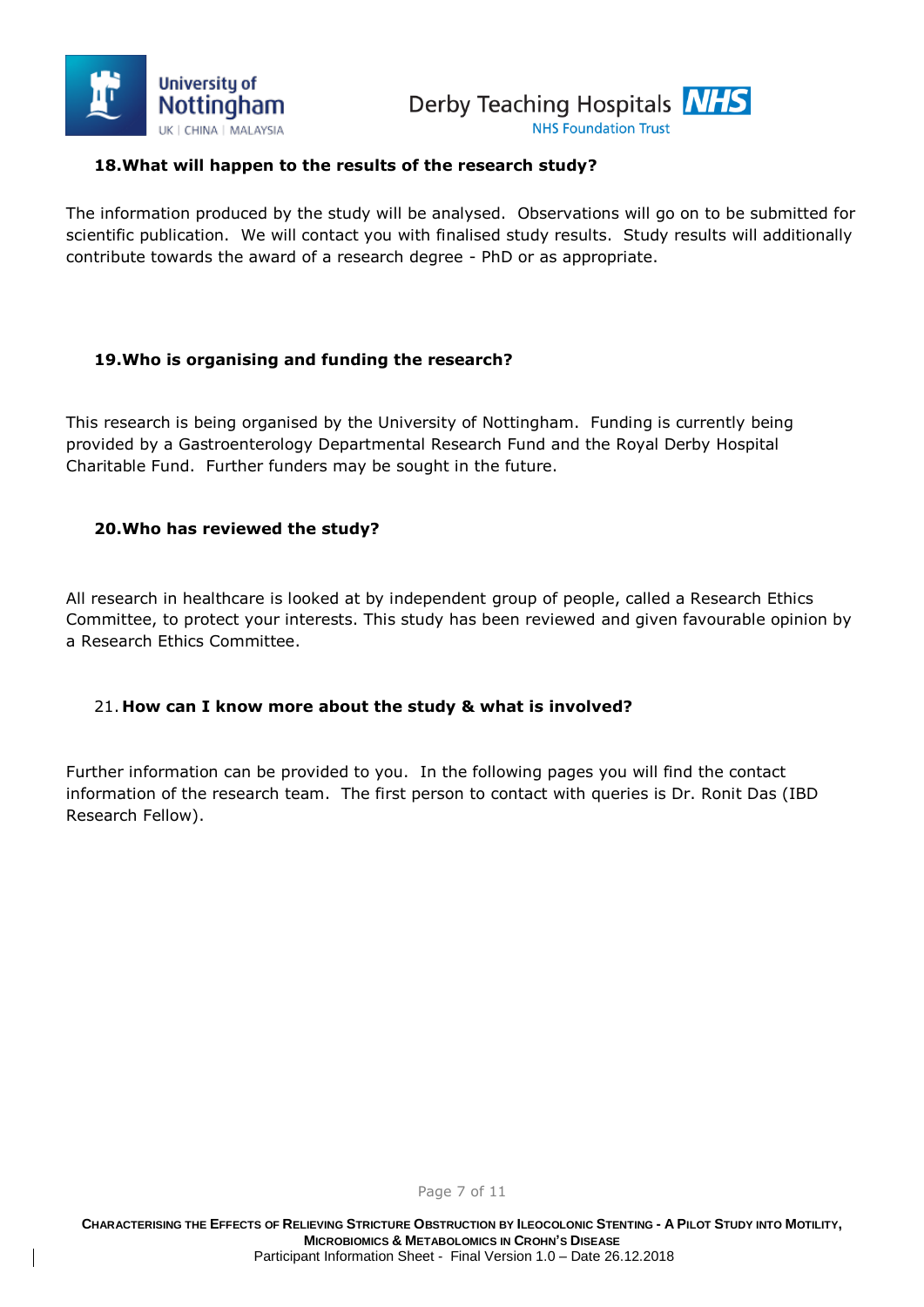



# **Further information and contact details**

# **IBD Research Fellow - Dr. Ronit Das**

### **Tel: 01332 340131 x86004 or Via Switchboard**

Address: Royal Derby Hospital, Derby, Derbyshire, DE22 3NE Website: [http://www.derbyhospitals.nhs.uk](http://www.derbyhospitals.nhs.uk/) Email: ronit.das@nhs.net

# **IBD Nursing Hotline**

## **Tel: 01332 340131 x785504**

Address: Royal Derby Hospital, Derby, Derbyshire, DE22 3NE Website: [http://www.derbyhospitals.nhs.uk](http://www.derbyhospitals.nhs.uk/) Email: dhft.ibdadvice@nhs.net

# **Royal Derby Hospital**

Tel: 01332 340131 Fax: 01332 785566 Address: Royal Derby Hospital, Derby, Derbyshire, DE22 3NE Website: [http://www.derbyhospitals.nhs.uk](http://www.derbyhospitals.nhs.uk/) Email: dhft.contactpals@nhs.net

CHARACTERISING THE EFFECTS OF RELIEVING STRICTURE OBSTRUCTION BY ILEOCOLONIC STENTING - A PILOT STUDY INTO MOTILITY, **MICROBIOMICS & METABOLOMICS IN CROHN'S DISEASE**

Page 8 of 11

Participant Information Sheet - Final Version 1.0 – Date 26.12.2018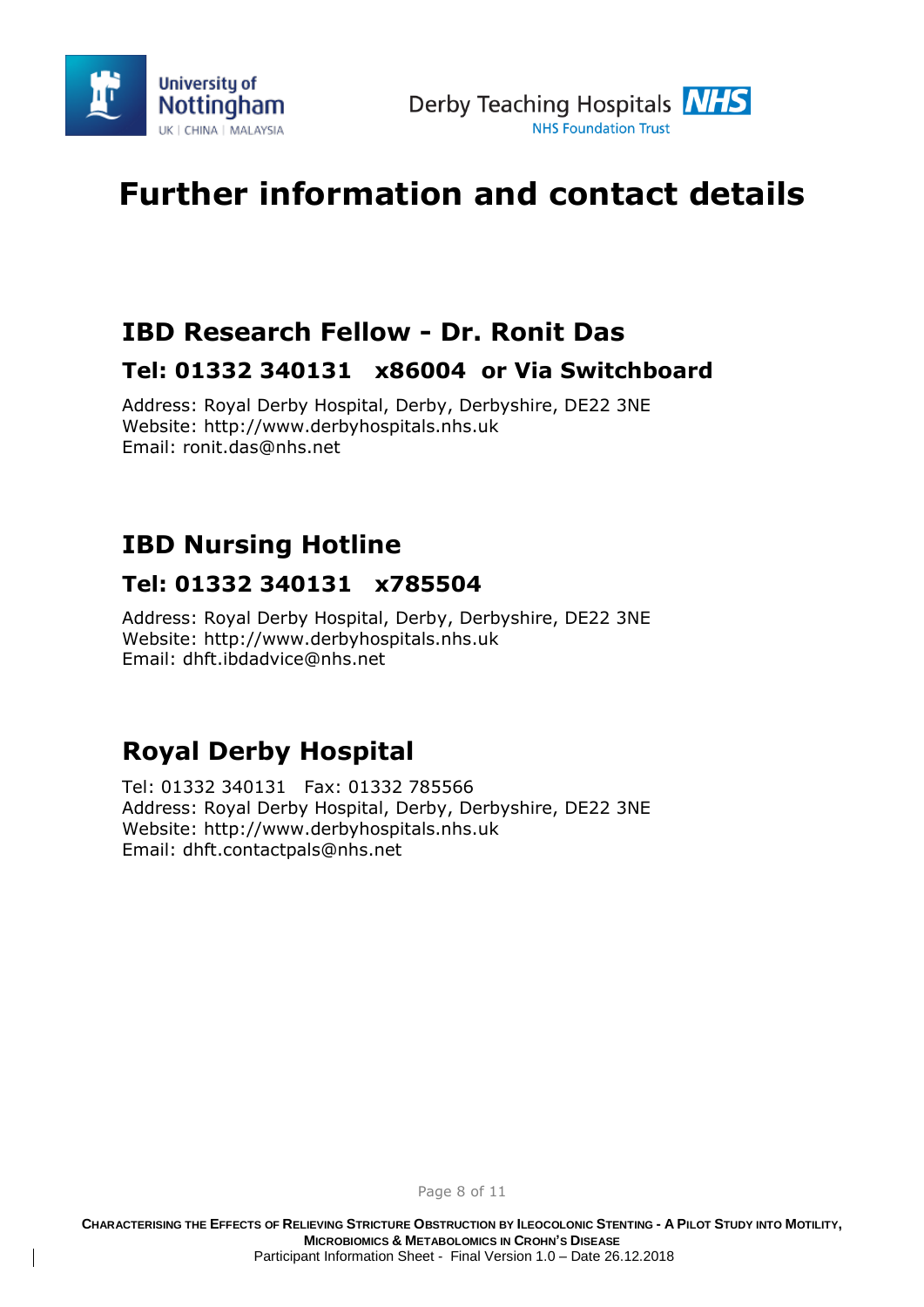

Page 9 of 11

CHARACTERISING THE EFFECTS OF RELIEVING STRICTURE OBSTRUCTION BY ILEOCOLONIC STENTING - A PILOT STUDY INTO MOTILITY, **MICROBIOMICS & METABOLOMICS IN CROHN'S DISEASE** Participant Information Sheet - Final Version 1.0 – Date 26.12.2018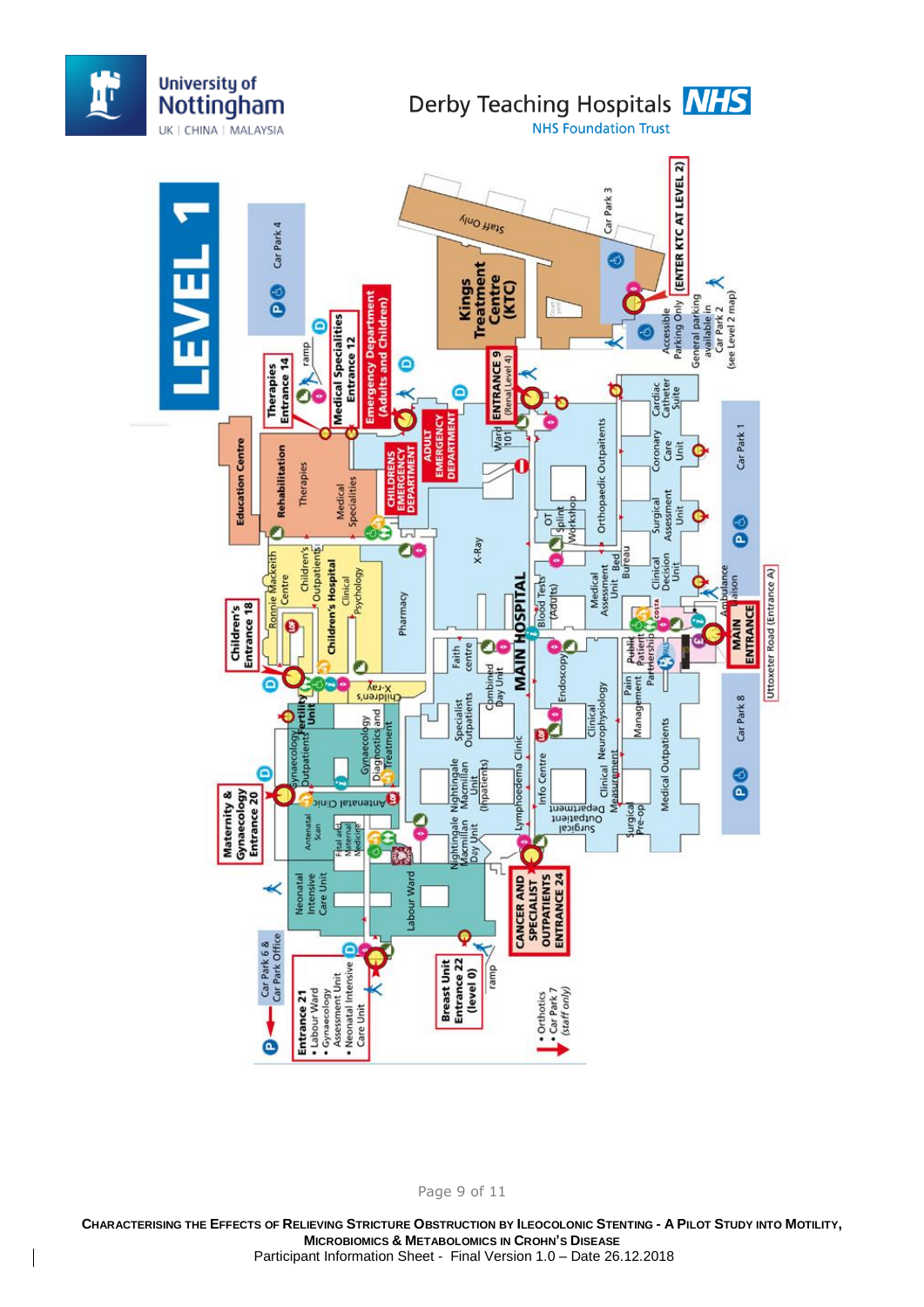





#### **Site Research Team**

## **Principal Investigator**

Dr. Andrew Cole Assistant Clinical Director / Consultant Gastroenterologist Royal Derby Hospital Uttoexeter Road, DE223NE, Derby

# **Chief Investigator**

Mr. Jonathan Lund Associate Professor of Surgery University of Nottingham Royal Derby Hospital Uttoexeter Road, DE223NE, Derby

# **Co-Investigator**

Dr. Said Din Consultant Gastroenterologist Royal Derby Hospital Uttoexeter Road, DE223NE, Derby

### **IBD Nurse Specialist**

Karen Pritchard IBD Nurse Specialist Royal Derby Hospital Uttoexeter Road, DE223NE, Derby



# **IBD Research Fellow**

Dr. Ronit Das Research Fellow - IBD Royal Derby Hospital Uttoexeter Road, DE223NE, Derby

Page 10 of 11